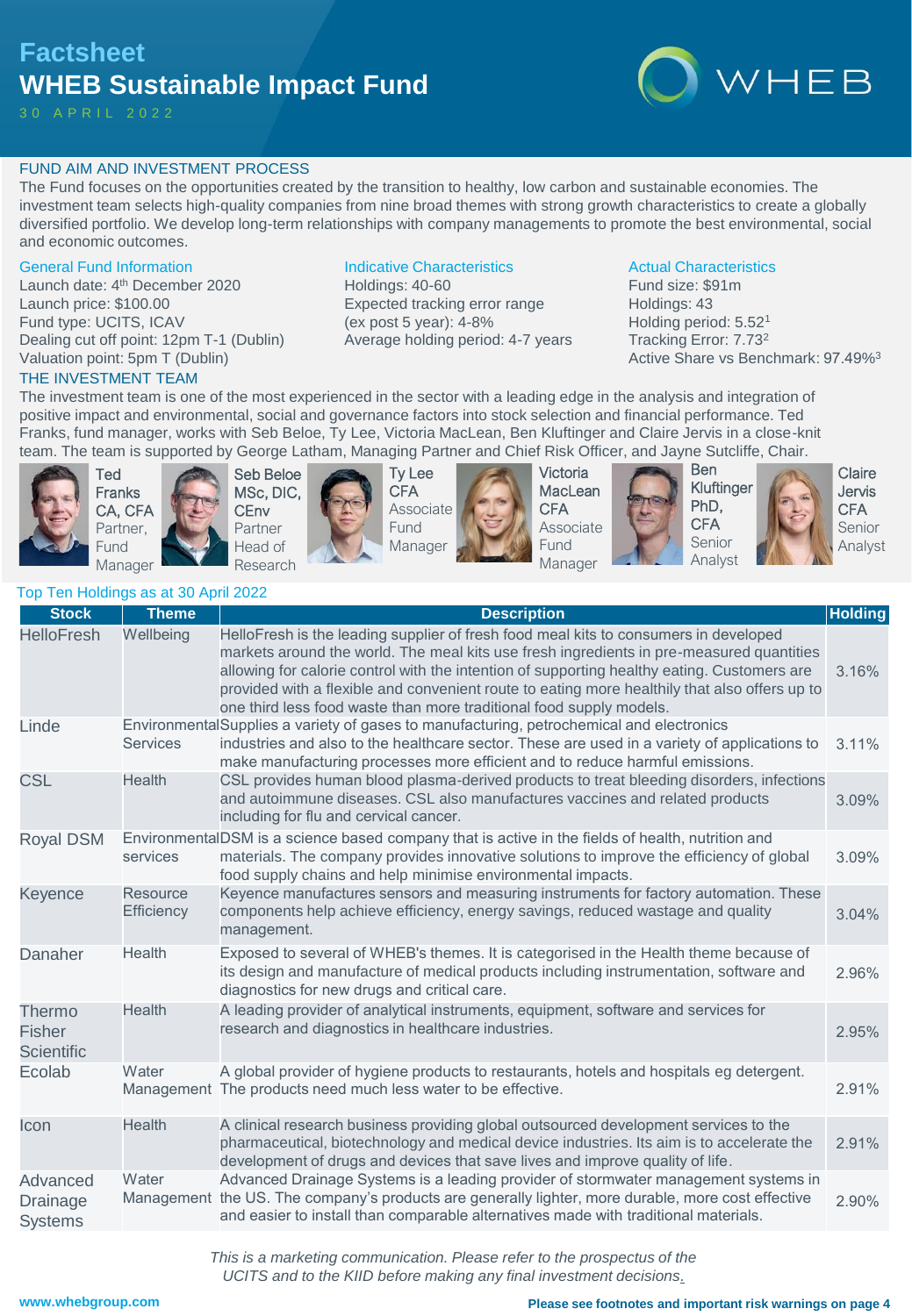

# Biggest Movers over the month in local currency – Top 3 and Bottom 3 Performers

| <b>Stock Name</b>        | Performance in Month   What Happened |                                                                                                                               |
|--------------------------|--------------------------------------|-------------------------------------------------------------------------------------------------------------------------------|
| Smurfit Kappa Group      | $+2.94%$                             | Evidence of strong ability to pass on increased cost inflation to customers.                                                  |
| CSL Ltd.                 | $+1.92%$                             | Some support from FDA's rejection of a competitor's drug application.                                                         |
| Genmab A/S               | $+1.62%$                             | Strong Q1 sales numbers for key drug Darzalex.                                                                                |
|                          |                                      |                                                                                                                               |
| SolarEdge Technologies   | $-22.32\%$                           | Fears of lower solar US installations in light of ongoing Department of<br>Commerce investigation into Chinese panel imports. |
| <b>JB Hunt Transport</b> | $-14.91%$                            | Concerns regarding a potential freight recession weighing on transport<br>stocks.                                             |
| Danaher Corp             | $-14.39%$                            | Solid Q1 results insufficient to alleviate investor concerns about potential<br>future drop-off in Covid-related revenues.    |

# Significant Portfolio Changes

| <b>Stock</b><br><b>Name</b> | <b>l</b> or sale | Purchase Theme | <b>Brief description of purchase or sale rationale</b>                                        |
|-----------------------------|------------------|----------------|-----------------------------------------------------------------------------------------------|
| LHC Group Sale              |                  | Wellbeing      | Sale of LHC Group due to the announcement of United Health's takeover bid for<br>the company. |

# PORTFOLIO ANALYSIS AS AT 30 April 2022<sup>4</sup>

# Theme Allocation

| <b>Resource Efficiency</b>    | 27.38% |
|-------------------------------|--------|
| <b>Cleaner Energy</b>         | 5.23%  |
| <b>Environmental Services</b> | 9.90%  |
| Sustainable Transport         | 10.21% |
| <b>Water Management</b>       | 7.07%  |
| Health                        | 26.08% |
| Safety                        | 4.94%  |
| Wellbeing                     | 7.50%  |
| Education                     | 1.51%  |
| Cash                          | 0.18%  |





### Geographic Allocation **Market Capitalisation Allocation** Market Capitalisation Allocation

INVESTMENT

**SUSTAINABLE &** 

**GINVESTMENT** 

血

funds europe

**WINNER** 



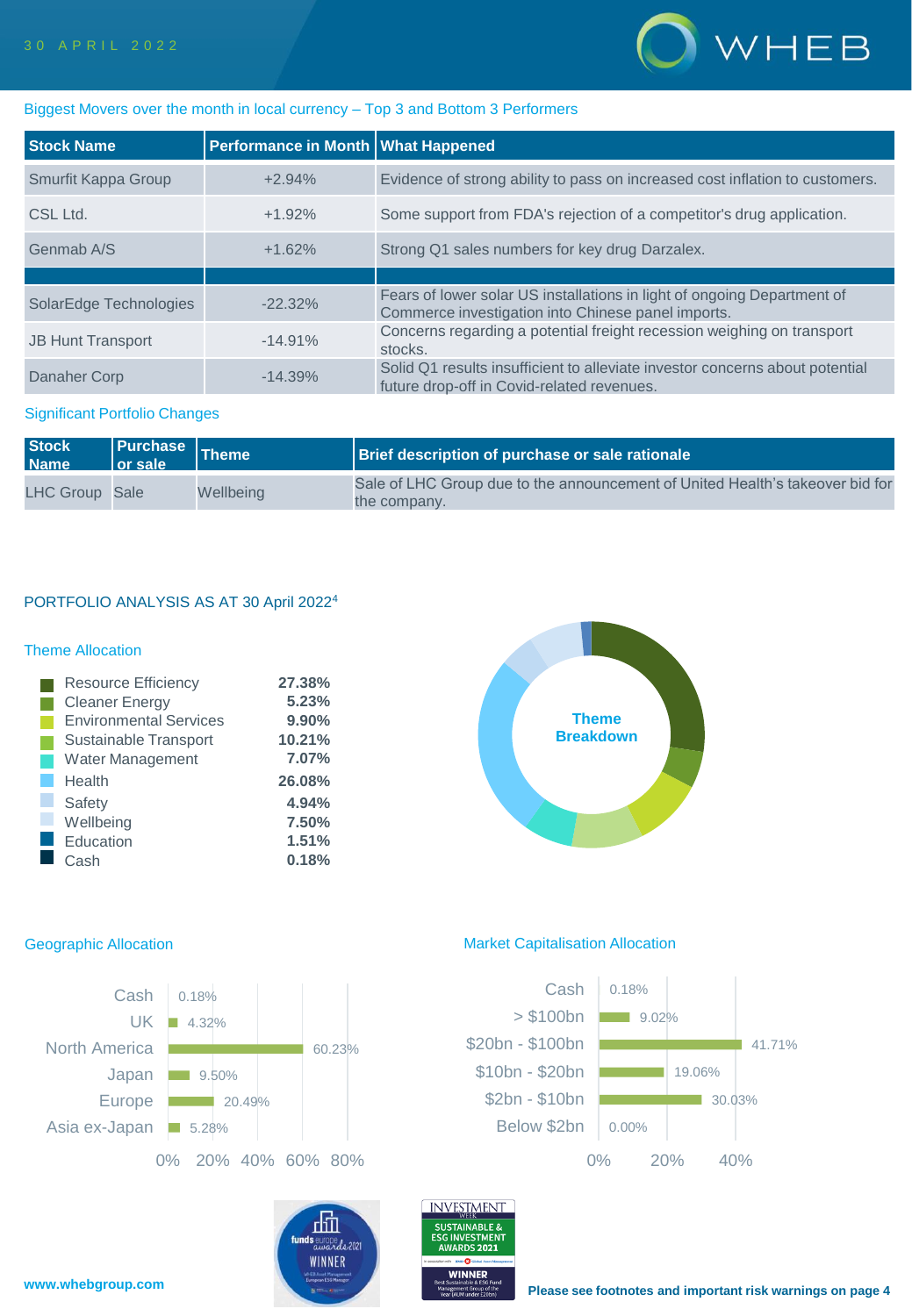

### Alignment with UN SDGs



### Comparative Performance<sup>5</sup> (Figures are historic and past performance does not predict future returns.)

| <b>Cumulative Performance</b>                               | 5 years | 3 years   |           | 12 months   Year to date   3 months |           | 1 month   |
|-------------------------------------------------------------|---------|-----------|-----------|-------------------------------------|-----------|-----------|
| <b>WHEB Sustainable Impact</b><br><b>Fund (C USD) 1.03%</b> | ΝA      | <b>NA</b> | $-16.75%$ | $-22.82%$                           | $-11.40%$ | $-10.08%$ |
| <b>MSCI World Total Return USD</b>                          | 62.26%  | $34.60\%$ | $-3.52\%$ | $-13.03\%$                          | $-817\%$  | $-8.31%$  |

### Reference Portfolio Performance<sup>6</sup> (Figures are historic and past performance does not predict future returns.)

| <b>Cumulative Performance</b>                           | 5 years | 3 years   |           | 12 months   Year to date   3 months |           | 1 month  |
|---------------------------------------------------------|---------|-----------|-----------|-------------------------------------|-----------|----------|
| <b>Reference Portfolio USD:</b><br><b>Net 1.03% OCF</b> | 40.69%  | $16.72\%$ | $-16.13%$ | $-21.55\%$                          | $-7.98\%$ | $-9.93%$ |
| <b>MSCI World Total Return USD</b>                      | 62.26%  | 34.60%    | $-3.52\%$ | $-13.03\%$                          | $-8.17\%$ | $-8.31%$ |

| Discrete Performance                                    | Apr 2021 -<br>Apr 2022 | Apr 2020 -<br>Apr 2021 | Apr 2019 -<br>Apr 2020 | Apr 2018 -<br>Apr 2019 | Apr 2017 -<br><b>Apr 2018</b> |
|---------------------------------------------------------|------------------------|------------------------|------------------------|------------------------|-------------------------------|
| <b>Reference Portfolio USD:</b><br><b>Net 1.03% OCF</b> | $-16.13%$              | 45.86%                 | $-4.59%$               | 2.86%                  | 17.39%                        |
| <b>MSCI World Total Return USD</b>                      | $-3.52\%$              | 45.33%                 | $-4.00\%$              | 6.48%                  | 13.22%                        |

## SHARE CLASS AND FUND INFORMATION

The WHEB Sustainable Impact Fund is a Fund of the WHEB Asset Management Fund's ICAV, an open-ended umbrella fund with segregated liability between Funds authorised by the Central Bank of Ireland pursuant to the UCITS Regulations and offering daily liquidity.

| <b>Shareclass</b> | <b>Currency</b> | <b>Price</b> | Ongoing Charges and<br>$Fees^7$ | <b>ISIN</b>  |
|-------------------|-----------------|--------------|---------------------------------|--------------|
| A Accumulation    | <b>USD</b>      | 83.36        | 1.68%                           | IE00BMBQDM35 |
| A Accumulation    | <b>EUR</b>      | 95.45        | 1.68%                           | IE00BMBQDN42 |
| A Accumulation    | <b>CHF</b>      | 90.56        | 1.68%                           | IE00BMBQDP65 |
| C Accumulation    | <b>USD</b>      | 91.36        | 1.03%                           | IE00BMBQDQ72 |
| C Accumulation    | <b>EUR</b>      | 105.38       | 1.03%                           | IE00BMBQDR89 |
| C Accumulation    | <b>CHF</b>      | 99.65        | 1.03%                           | IE00BMBQDS96 |
| C Accumulation    | <b>GBP</b>      | 98.01        | 1.03%                           | IE00BMBQDT04 |

### Key Dates

Annual report 31 December, interim report 30 June

Management Company:

FundRock Management Company S.A.

Fund Administrator: Société Générale Securities Services SGSS (Ireland) Limited